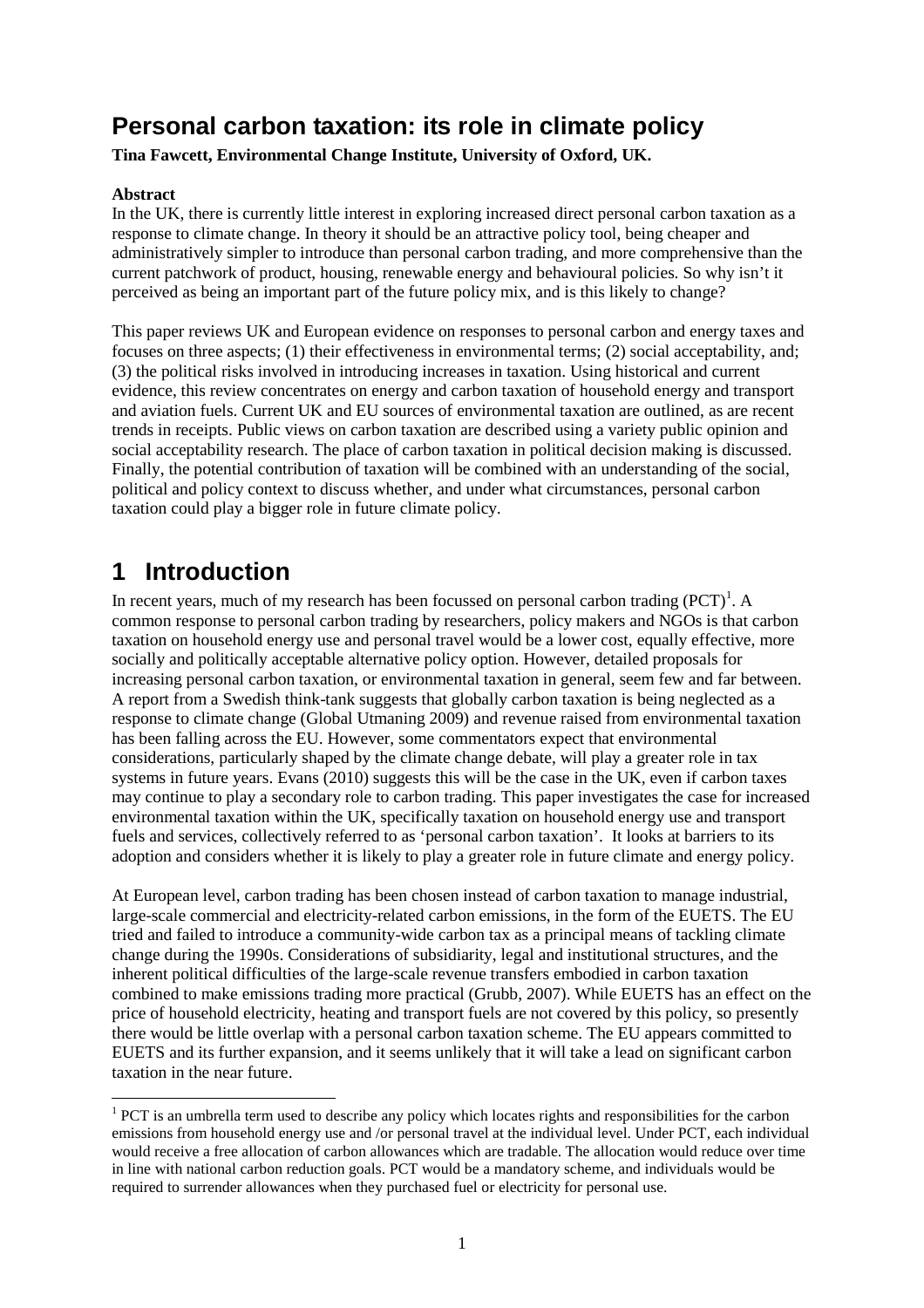While increased environmental taxation has not been high on the policy agenda internationally lately, there have been recent contributions which may promote a reconsideration of this option within the UK. The Stern Review on the economics of climate change included reflections on the role of carbon taxation in climate change policy (Stern 2006). It concluded that climate change policy should be based on three essential elements: carbon pricing, technology policy, and removal of barriers to behavioural change. Stern identified taxation as one of the means of generating a suitable carbon price (along with trading and regulation) and suggested that the choice of policy tool would depend on countries' national circumstances, on the characteristics of particular sectors, and on the interaction between climate change policy and other policies. In addition, there have been two recent reports, from the Green Fiscal Commission (2009) and the Chartered Institute of Taxation (CIOT 2009), both of which review the academic case for green taxation and fiscal reform, and which present evidence on how such policies have fared in practice. The work by the Green Fiscal Commission sets out very clearly the case for green fiscal reform, and concludes that a large-scale green tax shift would be economically sensible and environmentally effective and that if implemented with appropriate complimentary measures, it could also be socially acceptable. The CIOT report (2009) covers some of the same ground as the Green Fiscal Commission, with the aim of encouraging debate on environmental taxes more widely. Together these reports demonstrate the solid intellectual case and evidence base around carbon and environmental taxation.

The UK context for climate change policy is its legally binding target of an 80% reduction in national greenhouse gas emissions by 2050, and a reduction of 26% of carbon dioxide by 2020, compared with a 1990 baseline (Climate Change Act 2008). Despite many years of UK and EU policy to reduce energy use and carbon emissions across the economy, including EU energy labels,mand[at](#page-1-0)ory minimum standards, voluntary agreements on vehicle efficiency, successive tightening of new home standards under building regulations, subsidies for home insulation and efficient lights and appliances, and EUETS, UK net carbon dioxide emissions only fell by 8.2% between 1990 and  $2007^2$  (DEFRA, 2008a). Meeting the UK's long-term goals implies a reduction in national emissions of around 4% per annum to 2050, a rate of change far in excess of anything achieved so far. This underlines the need for more effective and stronger policies than hitherto introduced. Could personal carbon taxation be one of the missing policies?

This paper is structured as follows. In Section 2, current environmental taxation in the UK is described in some detail, with a summary of that in other European countries. Section 3 questions whether environmental taxation works, particularly in environmental terms. Section 4 reviews UK and European evidence on the social acceptability of personal carbon taxation, and considers how tax design can affect social acceptability. In Section 5, the political acceptability of carbon and environmental taxation is discussed. Themes are brought together and discussed in Section 6, followed by conclusions in Section 7.

# **2 Current environmental taxation**

## **2.1 Definitions of environmental taxation**

An environmental tax is defined at European level as 'a tax whose base is a physical unit such as a litre of petrol, or a proxy for it, for instance a passenger flight, that has a proven specific negative impact on the environment' (Eurostat, 2001 quoted in Gazely, 2006). A comprehensive change towards greater levels of environmental taxation is known by a number of different names including green fiscal reform, ecological tax reform and environmental tax reform. Green fiscal reform increases taxes on natural resource use, use of polluting products or pollution and lowers other taxes,

<span id="page-1-0"></span><sup>&</sup>lt;sup>2</sup> These are actual emissions figures, with no adjustment to national totals made for trading under EUETS. By adjusting for trading activity, in 2006 Defra estimated that the UK's carbon emissions were 12.1% lower than in 1990, compared with a reduction of 6.4% based on actual emissions (DEFRA, 2008b.)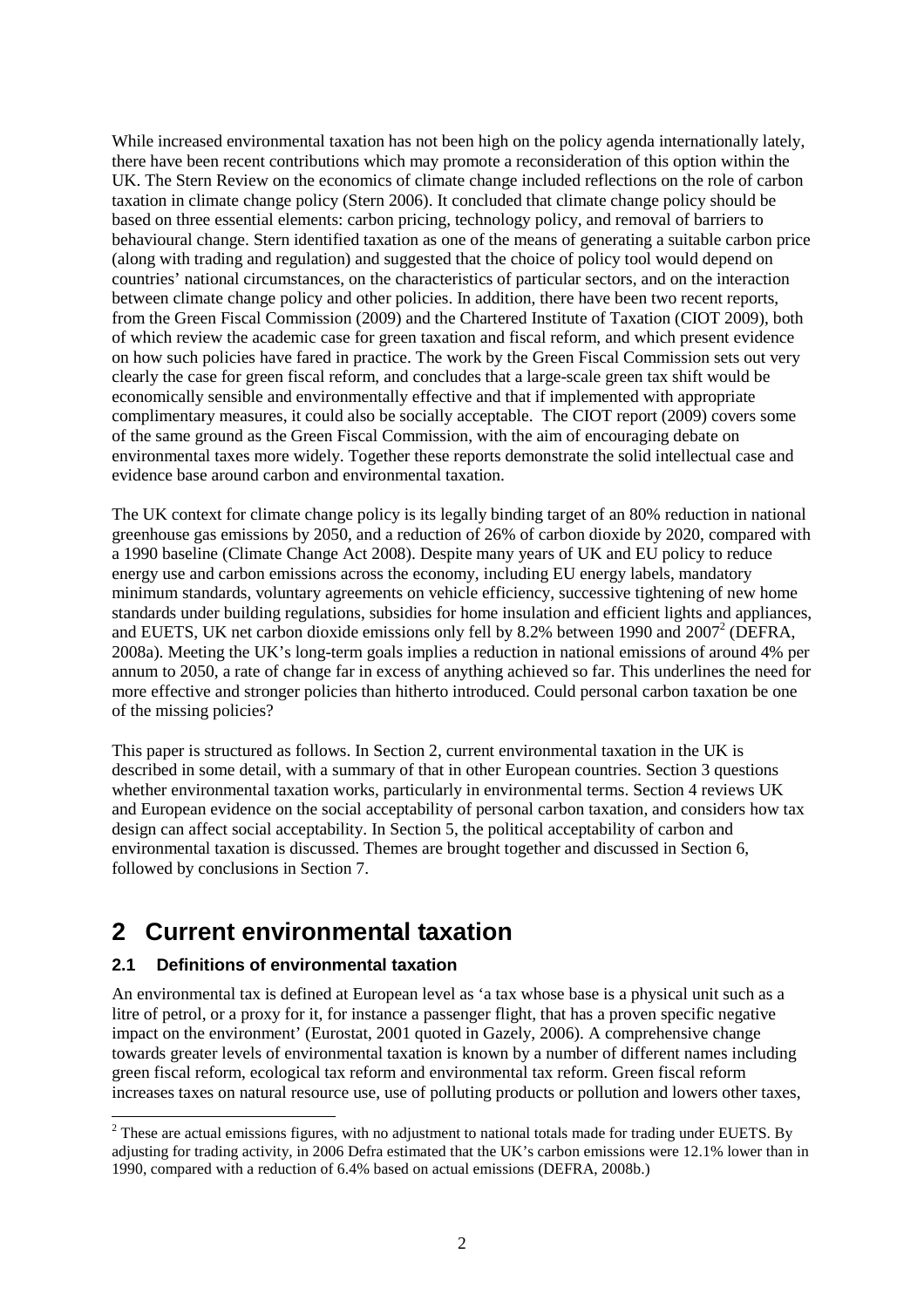usually those on employment. The rationale is that the tax burden should fall more on 'bads' than 'goods', such that appropriate signals are given to consumers and producers (Dresner, Dunne et al. 2006).

As Gazely (2006) notes, the definition of environmental taxation above enables analysis on the effects of taxes rather than the aims behind their introduction, that is, the aim of a tax for raising government revenue rather than reducing environmental degradation does not preclude it from being defined as an environmental tax. Many environmental taxes do raise substantial tax revenues, and some, like the duty on road fuels, were introduced for this purpose before they were thought of as green taxes. Raising revenue and reducing demand for polluting fuels / services are not necessarily mutually exclusive objectives, although clearly there can be tension between them.

Within this paper, the phrase 'personal carbon taxation' is used specifically to mean taxation on personal energy use for households and transport, and transport services (e.g. air travel). It is a particular combination of a sub-set of existing environmental taxes (as shown in Figure 1) and potential future environmental taxes, which matches the activities and goods which could be included under a policy of personal carbon trading. Personal carbon trading does not include indirect carbon emissions from purchase of other goods and services – food, clothing, housing etc. – and neither does personal carbon taxation, as defined in this paper. This paper does not include a discussion of environmental or carbon taxes for business and industry, or the international competiveness issues that this raises.

## **2.2 UK environmental taxation**

[In 2009, £39.5 billion was raised from UK environmental taxation, which represented 8.2% of total](#page-3-0) taxes and social contributions, and 2.8% of GDP (ONS 2010). This was an increase from 7.5% in 2008, reflecting both the rise in environmental tax receipts and a fall in total tax revenues. The sources of revenue are shown in Figure 1. It is striking how high a percentage of UK environmental tax revenues are linked to motoring – 89% of the total. As a report from the Institute of Fiscal Studies argues: "The importance of taxes on petrol and cars to total environmental receipts is such that it is, arguably, misleading to talk about "environmental" taxes – there are essentially taxes on motoring and then a number of smaller additional taxes" (Johnson, Leicester et al, 2010:5). According to Gazely (2006), between 1993 and 2003, households have contributed between 52 and 56% of all environmental taxes, with the service sector contributing between 30 and 34% and remaining sectors of the economy paying the rest.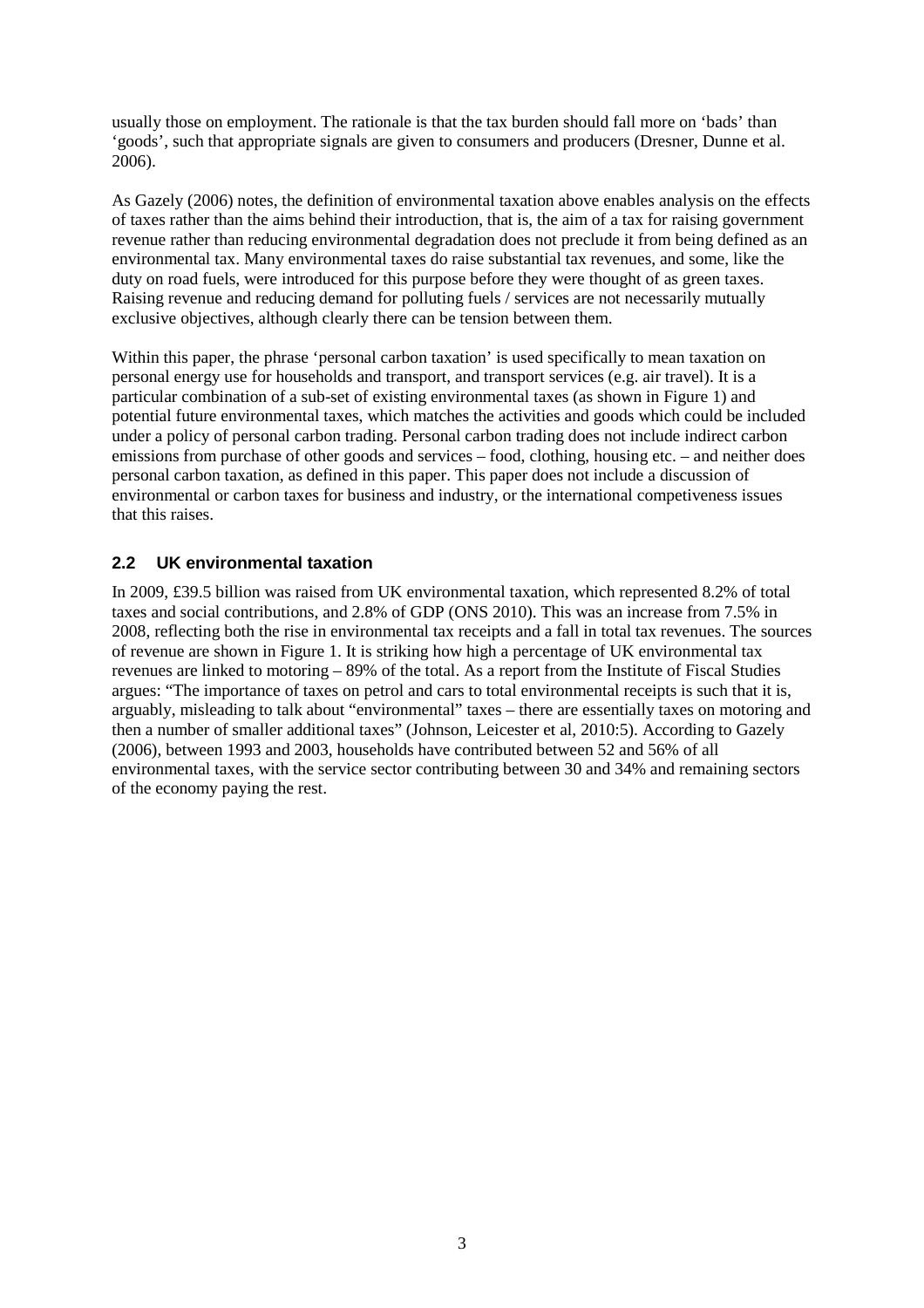

<span id="page-3-0"></span>**Figure 1: Environmental tax revenues, UK, 2009 (percentages). Source: ONS 2010**

Notethat VAT on household energy use is not counted as an environmental ta[x](#page-3-1)<sup>3</sup>. In this, the UK government is following European convention whereby value added type taxes (VAT) are excluded from the definition of environmental taxes. VAT is a tax levied on all products (with few exceptions), and because of this it does not influence relative prices in the same way that other taxes on environmentally related tax bases do (Gazely 2006).

Overall the broad structure of environmental taxes has changed relatively little since 2000 (ONS 2010). The percentage of total receipts generated from environmental taxes has varied between around 7% and 10% from 1981 to the present. It peaked at 9.7% in 1999, and has generally fallen since then (with the exception of the increase in 2009), almost entirely because the fuel duty escalator was discontinued in the 1999 Pre-budget Report (Johnson, Leicester et al. 2010) (for further details see Section 4.1).

The current system of environmental taxation has been characterised as "a hotchpotch of prices, taxes and charges which are very distant from a consistent and rational pricing system" (Johnson, Leicester et al. 2010:2). While this may not be surprising, it is worth bearing in mind the reality of taxation policies. Political economy analysis, in which the interaction of economics and political reality is emphasised, can be used to explain the gap between theoretical ideals and practical reality, as illustrated for the UK Climate Change Levy in a paper by Pearce (2006).

<span id="page-3-1"></span> $3$  Household energy use is taxed at a reduced VAT rate of 5%, instead of the standard 17.5%. Compared with uniform taxation of all consumption at the standard VAT rate, the UK effectively subsidizes domestic energy at an annual revenue cost of almost £3 billion. (Fullerton, Leicester et al 2010). This estimate does not include the additional costs related to Winter Fuel Allowance payments which, notionally at least, further subsidize the cost of energy usage.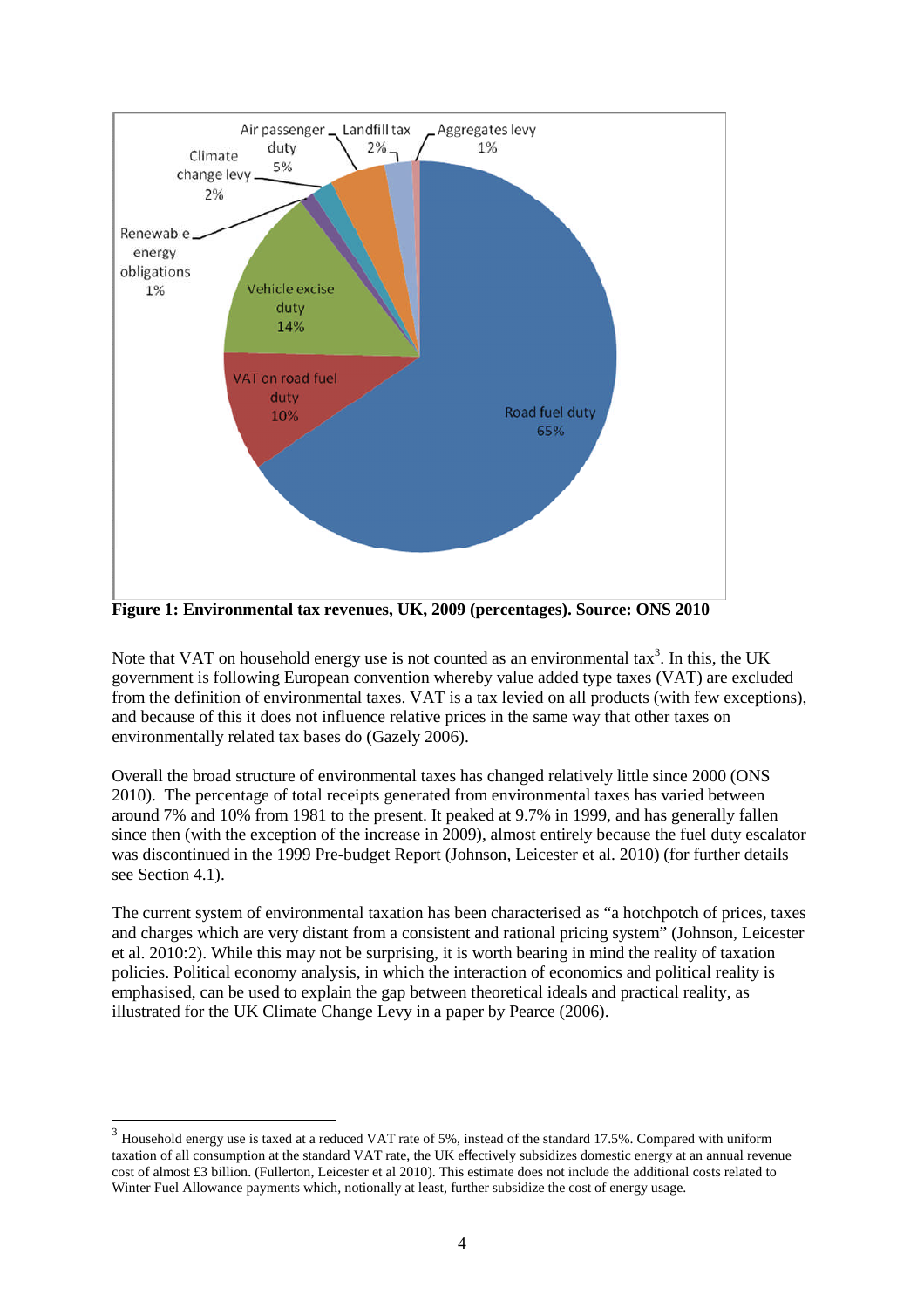## **2.3 European environmental taxation**

In the EU member states, household energy and motor fuels are very differently taxed, in terms both ofabsolut[e](#page-4-0) amounts and of purchasing power parity. The implicit tax rate<sup>4</sup> on energy (including transport and household energy) shows wide differences in the tax revenue raised per unit of energy consumed. The highest taxing country levies over five times as much revenue per unit of energy as the least taxing Member State. In the vast majority of cases, Member States raise a very high proportion of energy taxes from transport fuels, around three quarters of the total as an EU-average. Other, less significant, sources of environmental taxation are transportation taxes (mostly on vehicle ownership), which make up slightly less than one quarter of the total, and pollution and resources taxation, which together make up just 4% of total environmental taxes. The data also show that as a percentage of GDP, environmental tax revenues have been on the decline, in the weighted average, since 1999, particularly in the euro area. This trend continued in 2007 (Eurostat 2009). As Eurostat comment, this decline in revenue may be justified by greater efforts elsewhere, for example in emissions trading, by the trend decline in energy intensity, and by the fact that energy prices at source have grown considerably; but it is nevertheless at odds with the perceptions of the general public as well as with oft-stated policy objectives.

## **2.4 Understanding environmental taxation**

Environmental taxation is only one tool of environment policy and measured by itself is unlikely to be a good measure of how 'environmental' policy making has been. Further, the interpretation and use of measures of environmental taxes need care for a number of reasons, including the following:

- The levels of revenues from environmental taxes do not necessarily indicate the relative importance or the success of environmental policy. High environmental tax revenues can result either from high rates of taxes or from high levels of environmental problems (e.g. pollution) leading to a large tax base (ONS 2010).
- Some taxation measures do not raise additional revenue. For example, the UK policy which introduced graduated vehicle excise duty dependent on  $CO<sub>2</sub>$  emissions in 2001, provided better incentives for drivers to purchase cleaner cars, but did not in itself raise much more revenue (Johnson, Leicester et al. 2010).
- The relative costs of lower-carbon or less polluting options may be increasing, regardless of taxation on the higher polluting option. For example, despite relatively high taxation on motor fuels, the total cost of private motoring has fallen in comparison with both general prices and (less environmentally damaging) public transport options, primarily because of falling vehicle purchase prices (DfT 2009).

# **3 Does environmental taxation work?**

UK evidence demonstrates that environmental taxation can provide stable revenues over many years – so, if properly designed, it can work as a reliable form of taxation. But how well does environmental taxation work in terms of protecting the environment?

Both the Green Fiscal Commission (2009) and Global Utmaning (2009) have compiled evidence from various studies looking at the effectiveness of environmental taxation policies which have already been introduced in various countries. Evaluating the effect of individual taxation policies, in an ever changing policy and economic landscape, and where there are many influences on what people buy or do apart from price, is necessarily a complex and imperfect process. As the Green Fiscal Commission state, it can range from difficult to impossible to isolate the effect of the tax by itself. Nevertheless, a number of researchers have carried out detailed studies on various environmental taxes. Based on these case studies, the Green Fiscal Commission's analysis leads them to conclude that green taxes are positive and effective instruments for environmental improvement. The studies they looked at on

<span id="page-4-0"></span><sup>&</sup>lt;sup>4</sup> Implicit tax rates are computed as the ratio of total tax revenues of the category to a proxy of the potential tax base defined using the production and income accounts of the national accounts.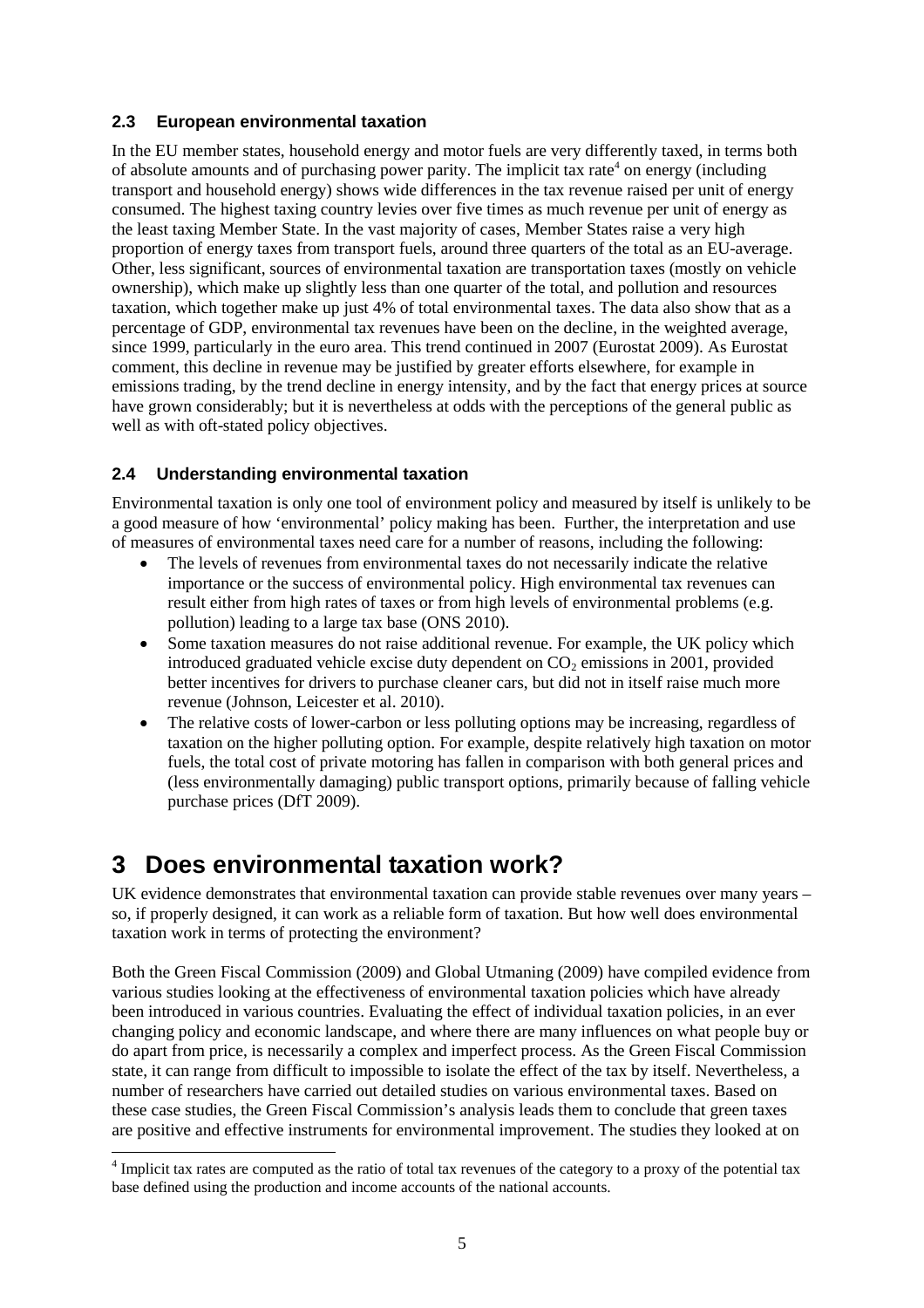energy and carbon-based taxes show a range of reductions in carbon emissions, from 2 % over 16 years in Norway, to an estimate of 20% reducing in carbon emissions in Sweden over a similar period. Global Utmaning focus on analysis from Nordic countries, which have had carbon and energy taxes for several years. Their report concludes that reductions in  $CO<sub>2</sub>$  emissions directly attributable to carbon/energy taxes are in the order of 2-3% over a ten year period, although they also say that some studies ascribe greater effect directly to the taxes.

Understanding how well taxes have worked historically is difficult. Using that understanding to project how they might work under future scenarios is even more challenging. Global Utmaning  $(2009)$  suggest that analyses of historical reactions to  $CO<sub>2</sub>$  taxes (the price elasticities) may underestimate the future reactions to such taxes. They argue that a tax increase in a clear and convincing context of climate change mitigation might elicit a much greater response than hitherto and, as people change their preferences and habits, initiate a process of transformation. This argument sounds very similar to some of those made about potential response to personal carbon trading (e.g. Fawcett and Parag 2010).

# **4 Social acceptability**

A major barrier to increasing carbon and environmental taxation is the social and political unacceptability of these policies. The evidence with regard to social acceptability is presented in this section, followed by the linked issue of political acceptability in Section 5.

## **4.1 UK evidence**

Social acceptability can be difficult to define and to measure. There are a number of methodologies used to seek opinions from the public, ranging from nationally representative opinion polls to studies exploring individual views from a non-representative sample in a much more nuanced way. The evidence presented here on views about potential increases in personal carbon taxation comes from a variety of different study types. All studies necessarily give a snapshot of opinions at a certain point in time: clearly opinions can and do evolve over time.

The Green Fiscal Commission (2009) summarises UK opinion polling evidence from over a dozen polls on green taxes from 2005-2007. There was some support for green taxation where other taxes were reduced (although this varied between polls), and majority support for taxation on aviation in earlier polls, but this appeared to be decreasing over time. Road fuel duty increases were opposed by a majority, even if the revenue was spent on improving public transport. By contrast, taxation increases on highly polluting vehicles were supported. Only one poll asked specifically about increasing taxation on domestic energy use, and that was very strongly rejected, with 86% opposed. Overall these polls demonstrate that views on green taxation vary with the type of taxation and the way in which it is implemented (and, of course, with how the questions in polls are asked).

More detailed data about views on personal carbon taxation can be found in the literature on PCT. There have been several studies researching people's views on carbon taxation (and upstream cap and trade) as well as PCT (Fawcett 2010). This research was carried out by investigators primarily interested in responses to PCT, not experts in carbon taxation. Nevertheless, researchers have tried to design attractive carbon taxation policies, including revenue recycling, and it is worth highlighting results from two of the studies.

In Owen, Edgar et al's work (2008), the model of carbon tax proposed was one where prices of household energy use and road fuels rose, but with revenue being recycled in the form of annual 'tax refunds' to participants. Participants felt carbon tax would be easier and cheaper to implement than PCT. They thought that the introduction of carbon tax would be unlikely to change people's behaviour and there was a particular was a concern that the taxation would not affect the behaviour of the better off. By contrast there was concern about how it would adversely affect the less well off.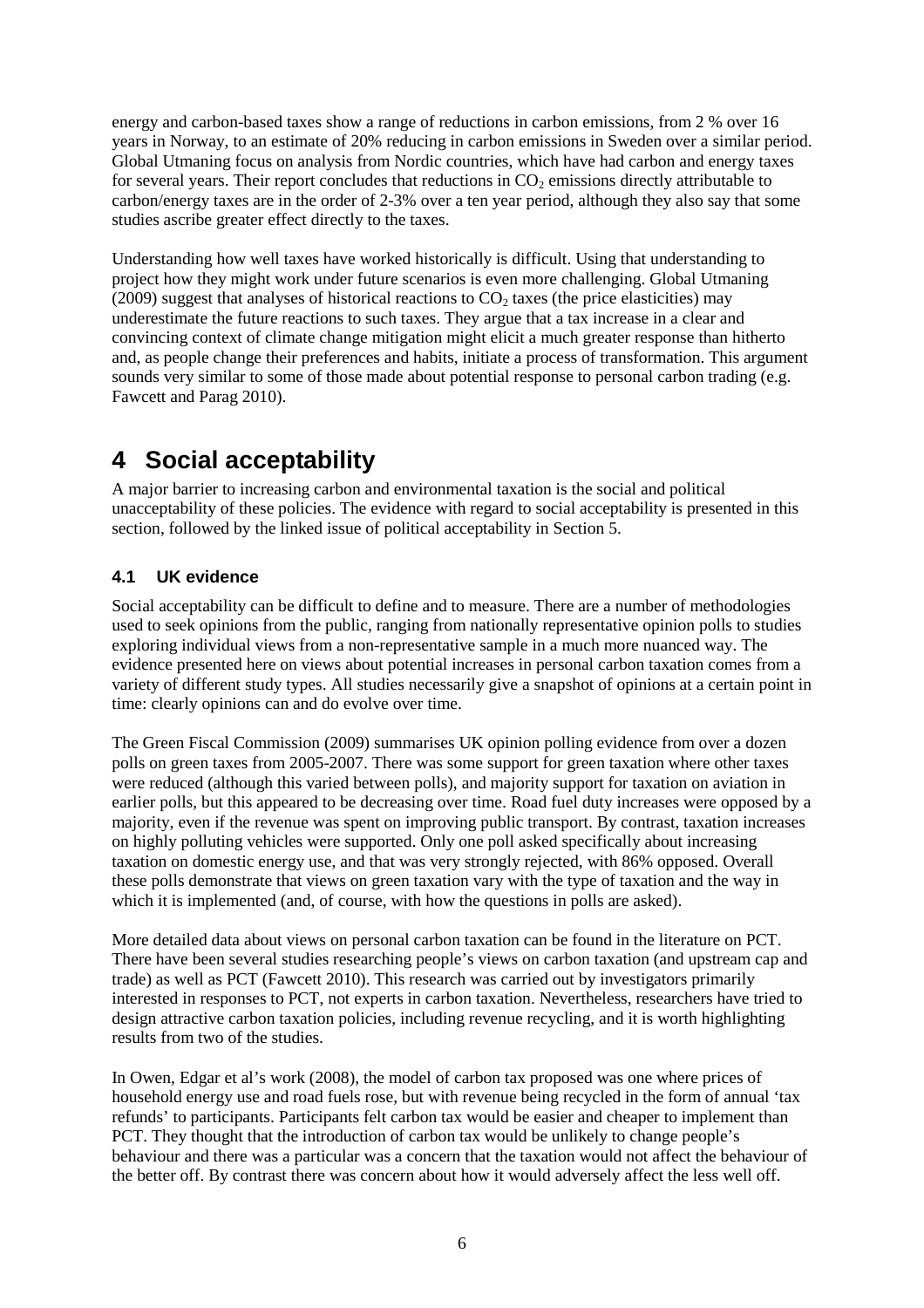Despite their concern about its potential ineffectiveness, participants did feel a carbon tax would encourage people to think about the necessity of personal travel and other activities which produce carbon. Questionnaires completed at the end of the focus groups indicated that carbon tax was less popular than PCT, but more popular than upstream trading (which it seems was not very well understood by participants).

Bristow, Zanni et al. (2008) carried out a detailed study with a sample of just under 300 people. They used questionnaires to compare responses to a PCT scheme, covering household energy use and personal transport, to increased carbon taxation with tax refunds up to the average carbon consumption (so the schemes were as close to financially identical as possible). Initial carbon footprint estimation was used with all respondents to ensure the information they were given to enable them to compare PCT and taxation was tailored to their own situation. Respondents were given a list of carbon and energy saving actions and asked which they would undertake if either policy was introduced. They were also asked about the comparative effectiveness, fairness and acceptability of the different options. In this survey, more people said they would change their behaviour in response to a tax than to PCT, but those responding to PCT chose to make greater savings giving higher expected savings overall from this policy. 'Acceptability' for PCT was higher than for taxation, but neither measure achieved majority support. Bristow et al also looked at how people responded to the design attributes of a carbon tax. They found that a carbon tax became more acceptable if the revenues are recycled into measures that would further reduce emissions, e.g. technology to improve energy efficiency. Recycling options such as spending the money on council or income tax cuts were less favoured.

In 2007, the Green Fiscal Commission undertook their own nationally representative opinion poll (1010 respondents) and deliberative research looking at responses to green fiscal reform, including specific carbon taxation proposals. The opinion poll showed substantial support in principle for green taxes (51% support versus 32% opposition), which rose if revenue was to be hypothecated to be spent on projects reducing carbon emissions. There were quite high levels of support for higher taxation of air travel (60%), petrol (48%) and home energy use (48%) when offsetting tax reductions were mentioned. The deliberative workshops demonstrated conditional support for green fiscal reform, the principles finding approval, but more concerns, particularly about fairness, being raised when specific interventions were explored.

As well as research evidence, there is direct UK evidence from recent history. Dresner, Jackson et al. (2006) briefly describe the history of environmental taxation in the UK. They suggest "the idea of increasing taxation on domestic energy received a fatal blow from the public reaction to the introduction of VAT on domestic energy in 1993". This engendered strong public opposition, the full intended tax rise was unable to be put in place, and when a new government was elected in 2007 one of its five main pledges was to reduce the rate of VAT from 8% to 5%. The political problems with environmental taxation are further exemplified by the story of the road fuel duty escalator. The fuel duty escalator was a policy which introduced automatic above-inflation rises in duty year on year from 1993 to 1999 (of 5% and then 6%). Until 1999 oil prices were falling, and the effect of the escalator was to stop petrol / diesel prices falling at the pump. However, in 1999 the escalator began to receive political and media criticism and the Chancellor announced the escalator was being abandoned in November 1999. The following year, road fuel protests led by the haulage industry (characterised as a 'vociferous lobby' by Pearce, 2006:155), caused widespread disruption, while retaining public support. In response to this, various tax concessions around road fuel taxes were introduced as were specific concessions to the haulage industry. Together these episodes have pushed environmental taxation down the political agenda.

## **4.2 European evidence**

A European research project examined the attitudes of policy makers, businesspeople, and the general public towards environmental tax reform (ETR) in five EU member states (Denmark, France, Germany, Ireland and the UK) (Dresner, Dunne et al. 2006). Fieldwork, in the form of interviews and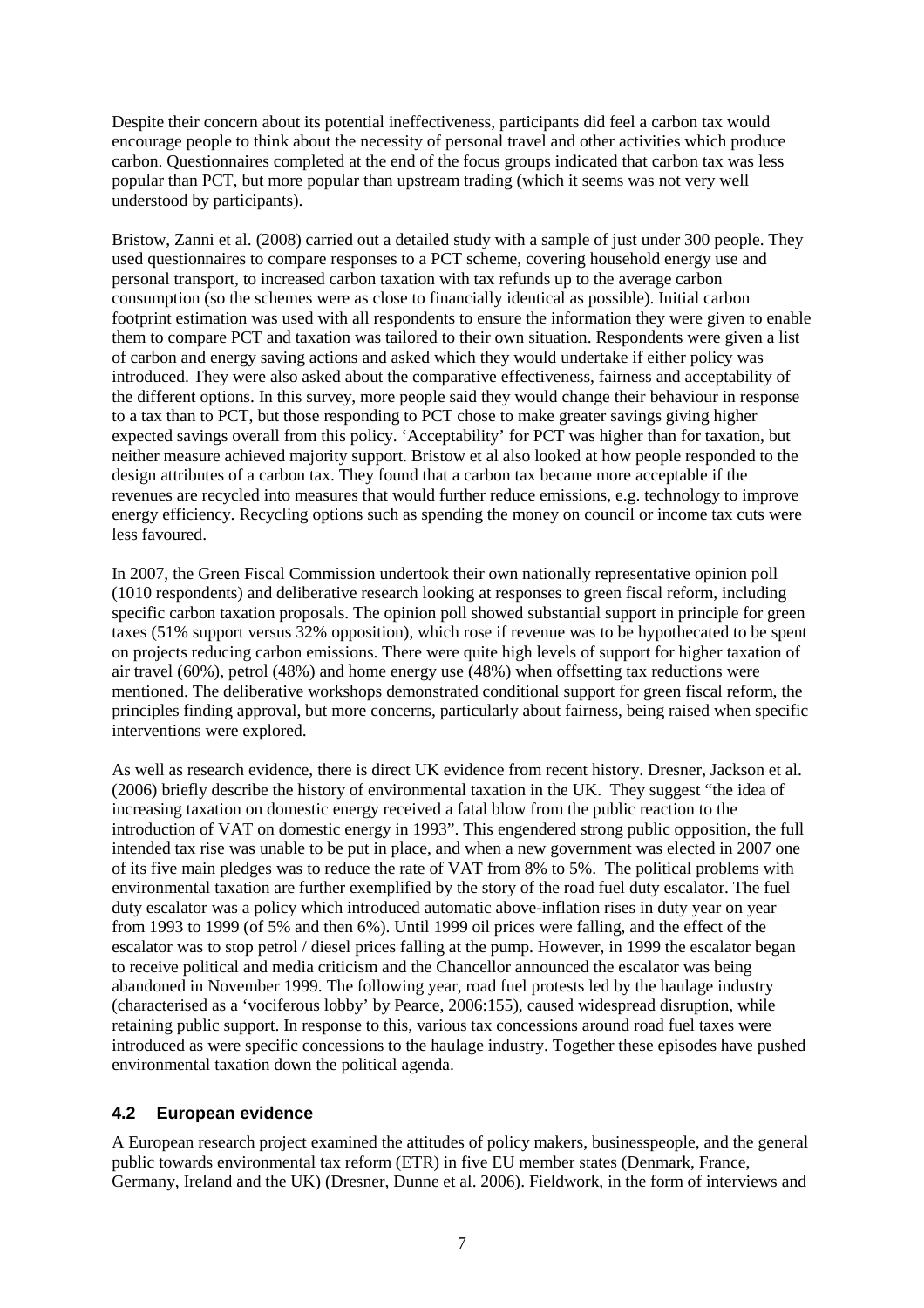focus groups was generally conducted in 2000/01. Findings included the following: both businesses and the general public showed a lack of understanding of ETR; the fundamental problem that ETR faced in the focus groups with the general public was lack of trust that the government would do what it promised with the revenues; the fear that poverty might be worsened by ETR was frequently expressed in focus groups.

By contrast, Global Utmaning (2009:12) report a different response in those countries which already have personal carbon taxes: their interpretation is that "the public acceptance in the European countries applying carbon taxes and environmental tax reform in general is high".

## **4.3 Taxation design**

People, it seems, judge proposals for carbon and environmental taxation primarily on the practical details, and their expected effects, rather than on the underlying philosophy. They are also influenced by their (national) experience of carbon and environmental taxation<sup>[5](#page-7-0)</sup>. So the detailed design of taxation is likely to significantly influence acceptability. As evidence in Section 4.1 indicates, issues of revenue recycling, reduction in other forms taxation and hypothecation are all important variables, as is the extent to which vulnerable 'losers' are compensated.

Two of the major opportunities for increasing personal carbon taxation in the UK are introduction of household energy / carbon taxation and increasing road fuel duty. It is well established that carbon taxation on household energy use would be regressive<sup>[6](#page-7-1)</sup> in the UK (Ekins and Dresner 2004). Similar results have been shown in other countries, including Denmark and Ireland (Wier, Birr-Pedersen et al. 2005; Callan, Lyons et al. 2009). This is not the case for road fuel duty, but there are groups, particularly rural dwellers, who would be hit much harder by a tax increase than the majority of the population. Designing adequate compensation schemes for vulnerable losers is generally seen as an important or even essential aspect of taxation design (e.g. Weir et al, 2005), and various options for doing so have been suggested (e.g. Ekins and Dresner, 2004, FOE 2007,Green Fiscal Commission, 2009). However, this is acknowledged as particularly problematic (and socially / politically sensitive) in the case of household energy taxation. As the Mirrlees report states: "compensating low income households for the burden of a domestic carbon tax is likely to be complicated and imprecise." (Fullerton, Leicester et al. 2010:425). Part of the solution is generally seen as vastly improving the quality of the UK housing stock, so that it is more energy efficient, with a particular focus on the homes of the fuel poor. However, renovating the housing stock is a complex issue where there are unlikely to be any easy solutions (Oreszczyn and Lowe 2010).

# **5 The politics of environmental taxation**

Taxation is very evidently a highly political issue. Political parties hold differing views about what proportion of national expenditure should be directed by the state, and therefore how much tax should be levied, from whom and from which activities, and by which level of government. By contrast, environmental issues are not often given political priority, particularly by the two major parties (Carter 2008). This leaves the issue of environmental taxation in an interesting position.

On assuming office in 1997, the new Labour Government issued a 'statement of intent' which talked about exploring the scope for using the tax system to deliver environmental objectives and to 'shift the burden of tax from "goods" to "bads"' (HM Treasury 1997). However, it added the proviso that '...environmental taxation must meet the general tests of good taxation. It must be well designed, to

<span id="page-7-0"></span><sup>&</sup>lt;sup>5</sup> In a paper looking at political economy obstacles to fuel taxation, Hammer, Lofgren et al (2004) suggest that not only does low taxation lead to higher consumption of gasoline, but also that causation may operate in the other direction, with high levels of consumption leading to considerable pressure against raising taxes.

<span id="page-7-1"></span><sup>&</sup>lt;sup>6</sup> Tax regressivity relative to income means that households with lower income pay a greater share of their resources than those with higher income.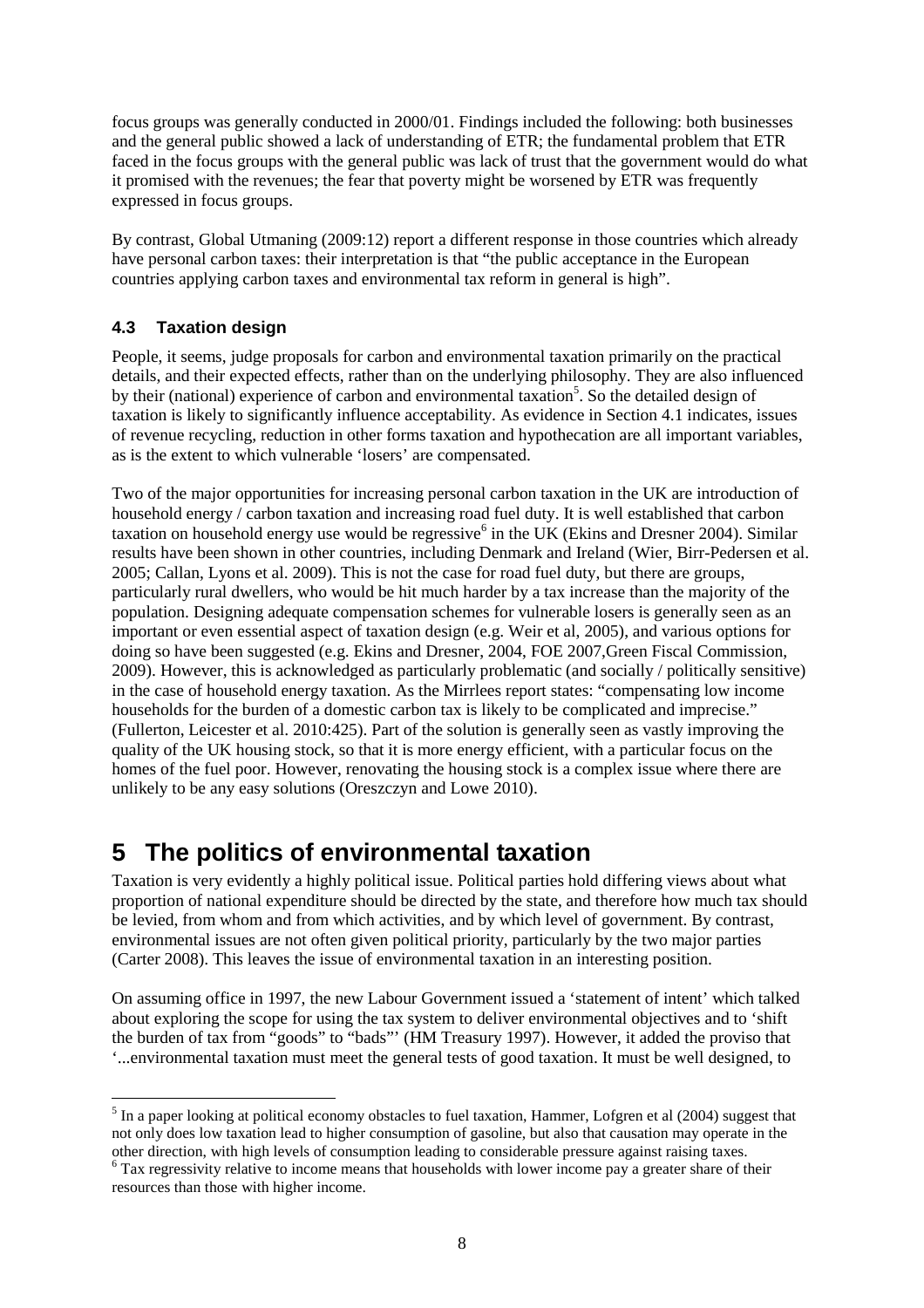meet objectives without undesirable side-effects; it must keep deadweight compliance costs to a minimum; distributional impact must be acceptable; and care must be had to implications for international competitiveness'. As analysis from the Institute of Fiscal Studies demonstrates, between 1997 and 2010 environmental taxation fell as a share of national income and as a share of all receipts (Johnson, Leicester et al. 2010). This was largely due to the removal of the fuel duty escalator in 1999 (a tax not noted for its adverse distributional impacts or detriment to international competitiveness, but which had had the undesirable side-effect of becoming unpopular).

The UK Coalition Government (Conservative and Liberal Democrats), which came into power earlier this year, has set out its policy intentions in the Coalition Agreement. It makes a general commitment to reforming the tax system to make it 'greener' and specifically promised:

"We will increase the proportion of tax revenue accounted for by environmental taxes." (HM Government 2010:31)

However, the Government's first Budget, in June 2010, was judged by one commentator to be 'arguably the least green Budget address in recent memory' (Murray 2010), with few specific green measures and no changes to environmental taxation. However, the government has re-stated its intention to be 'the greenest government ever' (HM Treasury 2010:28), and a further budget in Autumn 2010 offers the opportunity for specific policy proposals.

IFS consider that the government is likely to have difficulty meeting its pledge to increase the proportion of taxation coming from environmental sources, especially since in an economic recovery, revenues from taxes such as income and corporation tax are likely to grow faster than taxes on fuel and energy – naturally depressing the share of total revenue from environmental taxes as a matter of arithmetic (Johnson and Levell 2010). A more detailed analysis shows that, in the absence of further policyintervention, environmental taxes are forecast to fall from the current 6.9[%](#page-8-0) of the total to 6.5%<sup>7</sup> by 2014/15 (Leicester and Levell 2010). As the authors point out, if the Coalition Government wanted to raise much more revenue from the existing system of green taxes, it would be hard to do so without further increases in fuel duty, since fuel duty makes up almost three-quarters of green tax receipts. Alternatives could include new taxes, on carbon emissions or congestion, for example.

# **6 Discussion**

The evidence is that environmental and carbon taxation can work, but in many cases the emission reductions delivered (typically 2-3% reduction over 10 years) have been very modest in comparison with future goals (4% reduction per annum to 2050). While carbon taxation would always be part of a package of policies, it needs to make a significant contribution to emissions reduction, if it is to be  $introduced / increased$ . Securing higher carbon savings would require much higher levels of taxation than employed to date, ideally in combination with greater behavioural responses to price rises.

At present UK social and political support for specific personal carbon taxes (rather than environmental or carbon taxation in principle) seems limited. Responses to taxation are very particular to the taxation base, for example, the UK has been able to introduce one of the highest levels of motor fuel taxation in the EU, but has very low taxation on household energy use. Recent history speaks of strong public rejection of additional taxation on household energy use and resistance to increasing road fuel taxation. The research evidence shows limited enthusiasm for increased environmental or carbon taxation, with personal carbon trading usually preferred in comparative studies. However, research also demonstrates that careful taxation design, including reductions in other taxes, hypothecation and compensation of vulnerable losers can significantly increase support.

Designing personal carbon taxes which can gain enough public or political support to be introduced will require good understanding of, and adequate response to, concerns about their effects and

<span id="page-8-0"></span> $7$  These figures are calculated on a slightly different basis from those presented earlier from ONS (2010).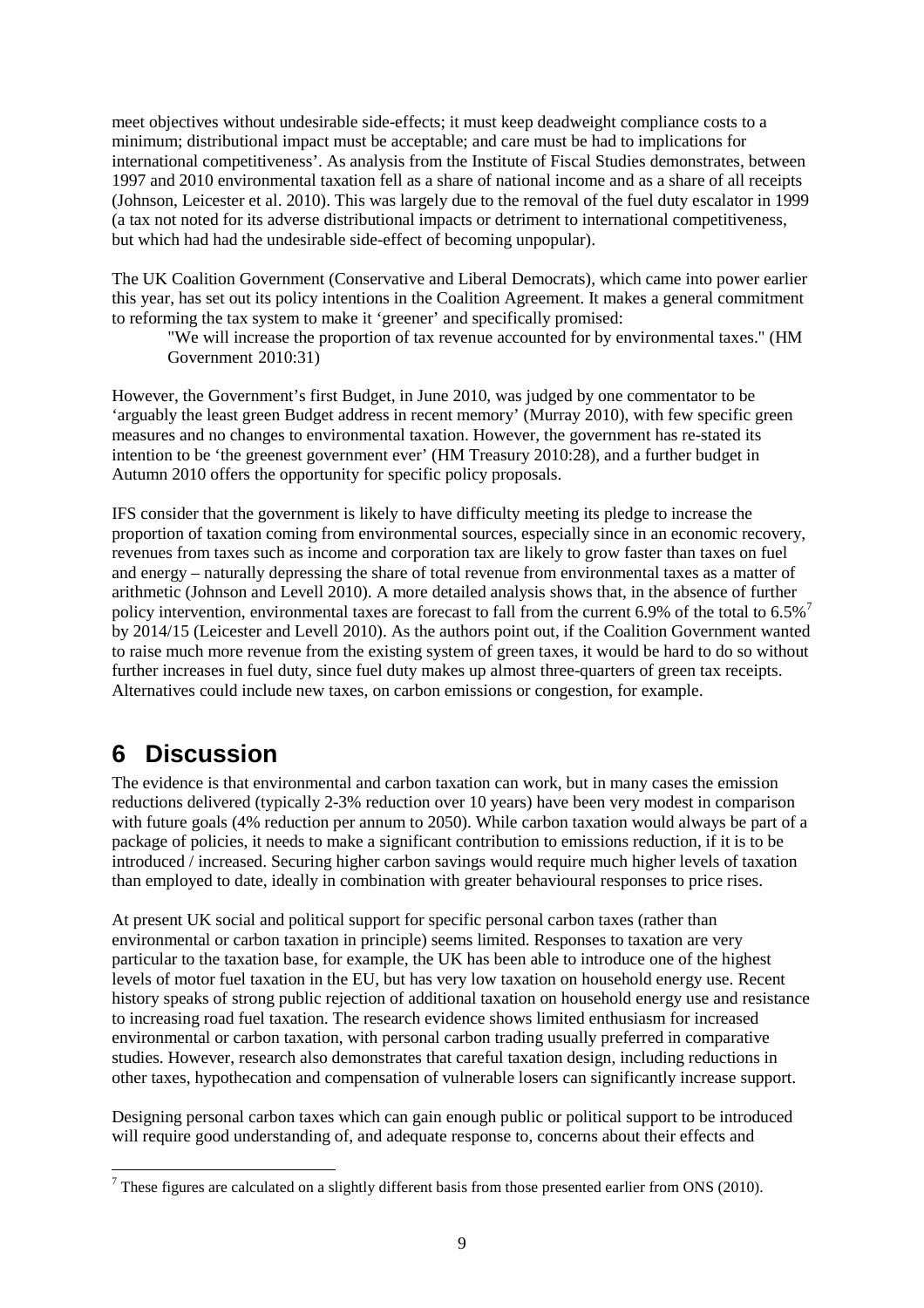effectiveness. The 'official' understanding of an environmental tax is one which is levied on activities which harm the environment. Its primary purpose does not need to be environmental protection, and neither does it need to achieve significant environmental improvements (UK use of motor fuels has continued to rise despite high levels of taxation). This contrasts with public views of environmental taxes: if a tax is designated as environmental, people expect to see environmental improvements as a result. If the main goal of personal carbon taxation is to significantly reduce demand for fossil fuel energy over the medium to long term (rather than revenue raising), then taxation design may differ from current practice. Further detailed research on personal carbon taxation design is needed. This should include exploring compensation routes for vulnerable losers and issues around hypothecation, looking at different methods of introducing and scaling up taxation over time, researching taxation in combination with other policy measures, understanding whether and how taxation can generate behavioural responses beyond the price effect, and comparing taxation with alternative policy routes. Because there is social and political resistance to the introduction of such taxation measures, all research will need to include these perspectives, and offer insights into how to accommodate such concerns while still being environmentally effective.

This paper has introduced the concept of personal carbon taxation, as an alternative policy approach to personal carbon trading. It is interesting to consider whether explicit linking together of household energy, transport fuel and transport services taxation in this way would increase the acceptability of carbon taxation. Certainly, as personal carbon trading research shows, if the carbon from each was taxed at the same rate, the overall effect would be progressive, although there would be some lowincome losers. This might overcome some of the very real concerns about taxation on household energy use, which on its own is regressive. Research on the advantages of an overall personal carbon tax, rather than individual taxation measures, could open up new perspectives on carbon taxation.

# **7 Conclusions**

This paper arose out of a wish to better understand the prospects for personal carbon taxation in comparison with personal carbon trading. Environmental taxation benefits from endorsement, in principle, from all major political parties. However, in reality environmental tax receipts have been on a downward trend and specific carbon taxation ideas face considerable barriers. The EU appears fully committed to EUETS and its further expansion, and it seems unlikely it will take a lead on significant carbon taxation in the near future. Indeed, the profound difficulties with EU-level carbon taxation which influenced the turn towards trading still remain. Therefore, increasing personal carbon taxation is likely to come at the national level, if it comes at all. In the UK, agreement with the principles of green fiscal reform did not translate into major green fiscal reform during the New Labour years, and a similar phenomenon may well be seen under the Coalition government. At present, expansion of environmental taxation does not appear particularly likely.

However, the problem of climate change remains, as does the challenge of meeting UK carbon reduction targets. As the Stern Report concluded, carbon pricing seems certain to form part of an effective response. Increases in motor fuel and household energy taxation are, at present, unpopular – but public opinion can change. Politicians can prepare the public to accept initially unpopular policies (as is happening currently with public sector funding cuts). The introduction of personal carbon taxation is likely to require more active concern to reduce the risk of dangerous climate change and, for example, a convincing programme of improving the efficiency of the housing stock. Within this paper, research routes to more socially and politically acceptable forms of carbon taxation have been identified. While good policy design can improve the chances of introducing personal carbon taxation, the most important drivers towards acceptance may be linked to wider moves on energy policy and climate change mitigation.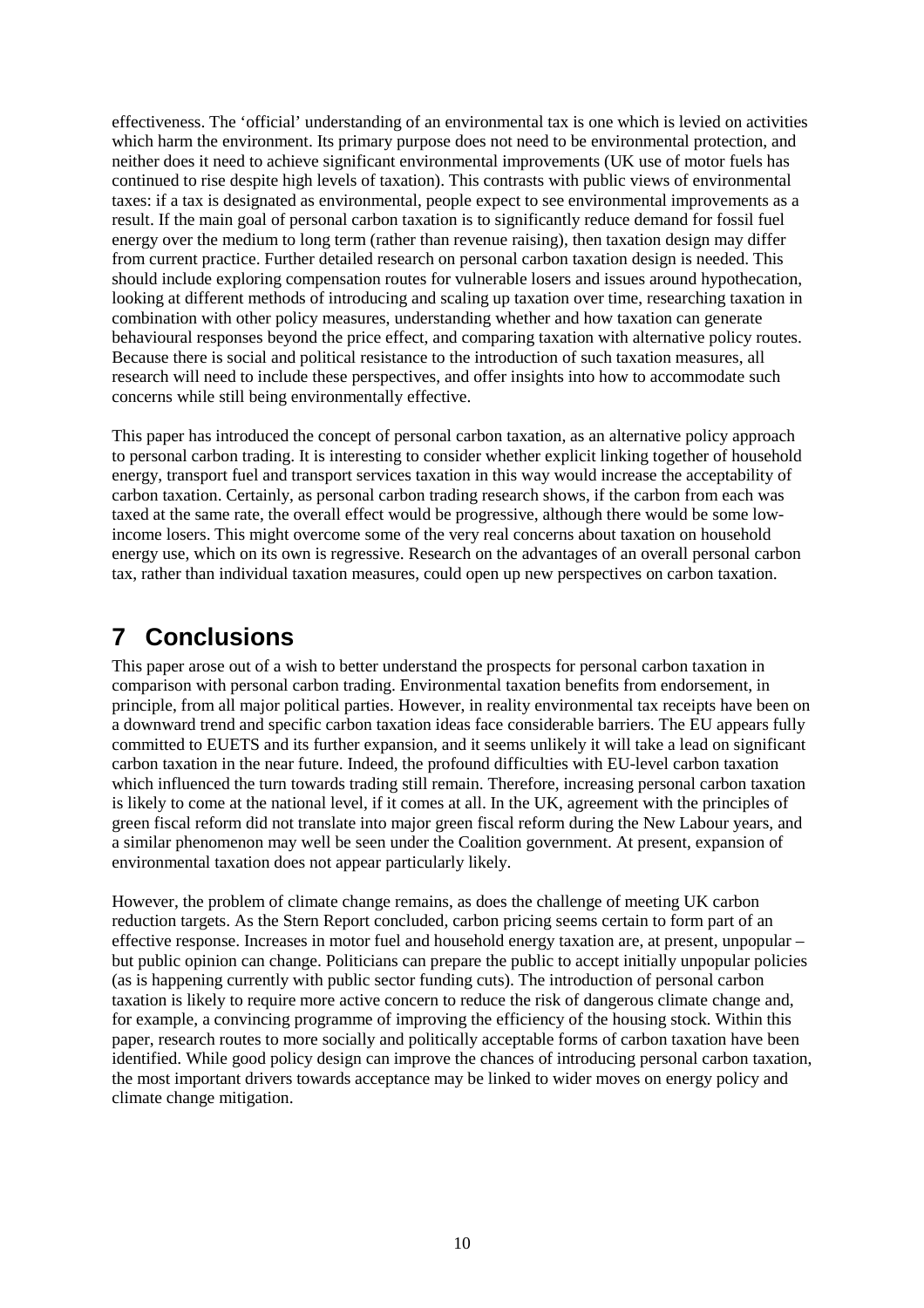## **8 References**

- Bristow, A. L., A. M. Zanni, et al. (2008). Personal carbon trading: using stated preference to investigate behavioural response. Loughborough, Leeds, Loughborough University, University of Leeds.
- Callan, T., S. Lyons, et al. (2009). "The distributional implications of a carbon tax in Ireland." Energy Policy **37**(2): 407-412.
- Carter, N. (2008). "Combating Climate Change in the UK: Challenges and Obstacles." Political Quarterly **79**(2): 194-205.
- CIOT (2009). Green tax report. London, Chartered Institute of Taxation.
- DEFRA (2008a). 2007 UK greenhouse gas emissions, provisional figures. 27 March 2008, statistical release, e-Digest statistics about: climate change. Department for Environment, Food and Rural Affairs, Published on the web:

www.defra.gov.uk/environment/statistics/globatmos/index.htm.

DEFRA (2008b). 2006 UK greenhouse gas emissions, final figures. 31 January 2008, statistical release, e-digest statistics about: climate change. Department for Environment, Food and Rural Affairs, Published on the web:

http://www.defra.gov.uk/environment/statistics/globatmos/download/ghg\_ns\_20080131.pdf.

- DfT (2009). Transport statistics Great Britain: 2009 edition. London, TSO.
- Dresner, S., L. Dunne, et al. (2006). "Social and political responses to ecological tax reform in Europe: an introduction to the special issue." Energy Policy **34**(8): 895-904.
- Dresner, S., T. Jackson, et al. (2006). "History and social responses to environmental tax reform in the United Kingdom." Energy Policy **34**(8): 930-939.
- Ekins, P. and S. Dresner (2004). Green taxes and charges: reducing their impact on low-income households. York, Joseph Rowntree Foundation
- Eurostat (2009). Taxation trends in the European Union: 2009 Edition. Luxembourg, Eurostat, European Commission.
- Evans, C. (2010). Taxation in the UK: commentary. Dimensions of tax design: The Mirrlees review. S. Adam, T. Besley, R. Blundellet al. Oxford, Oxford University Press.
- Fawcett, T. (2010). "Personal carbon trading: An idea ahead of its time?" Energy Policy **In press**.
- Fawcett, T. and Y. Parag (2010). "An introduction to personal carbon trading." Climate Policy **10**: 329-338.
- Fullerton, D., A. Leicester, et al. (2010). Environmental taxes. Dimensions of tax design: The Mirrlees review. S. Adam, T. Besley, R. Blundell et al. Oxford, Oxford University Press**:** 423-547.
- Gazely, I. (2006). "UK environmental taxes: classification and recent trends." Economic trends **635**: 15-24.
- Global Utmaning (2009). Carbon taxation a forgotten climate policy tool? Stockholm, Global Utmaning (Global Challenge).
- Green Fiscal Commission (2009). The case for green fiscal reform: Final report of the UK Green Fiscal Commission. London, Policy Studies Institute.
- Hammar, H., A. Lofgren, et al. (2004). "Political economy obstacles to fuel taxation." The Energy Journal **25**(3): 1-17.
- HM Government (2010). The coalition: our programme for government. London, Cabinet Office, HM Government.
- HM Treasury (1997). Environmental taxation: Statement of Intent. Published on the web: http://www.hm-treasury.gov.uk/tax\_environment\_statement\_of\_intent.htm.
- HM Treasury (2010). Budget 2010. London, The Stationery Office. **HC 61**.
- Johnson, P., A. Leicester, et al. (2010). Environmental policy since 1997: 2010 Election briefing note no. 7. R. Chote, C. Emmerson and L. Sibieta. London, Institute of Fiscal Studies**:** 32.
- Johnson, P. and P. Levell (2010). Environmental policy proposals: 2010 Election briefing note no. 14. London, Institute for Fiscal Studies.
- Leicester, A. and P. Levell (2010). It's not easy being green: Raising the share of environmental taxes in total receipts. Observations. London, Institute for Fiscal Studies.
- Murray, J. (2010) "Osborne shuns low-carbon agenda in non-green budget." BusinessGreen.com.